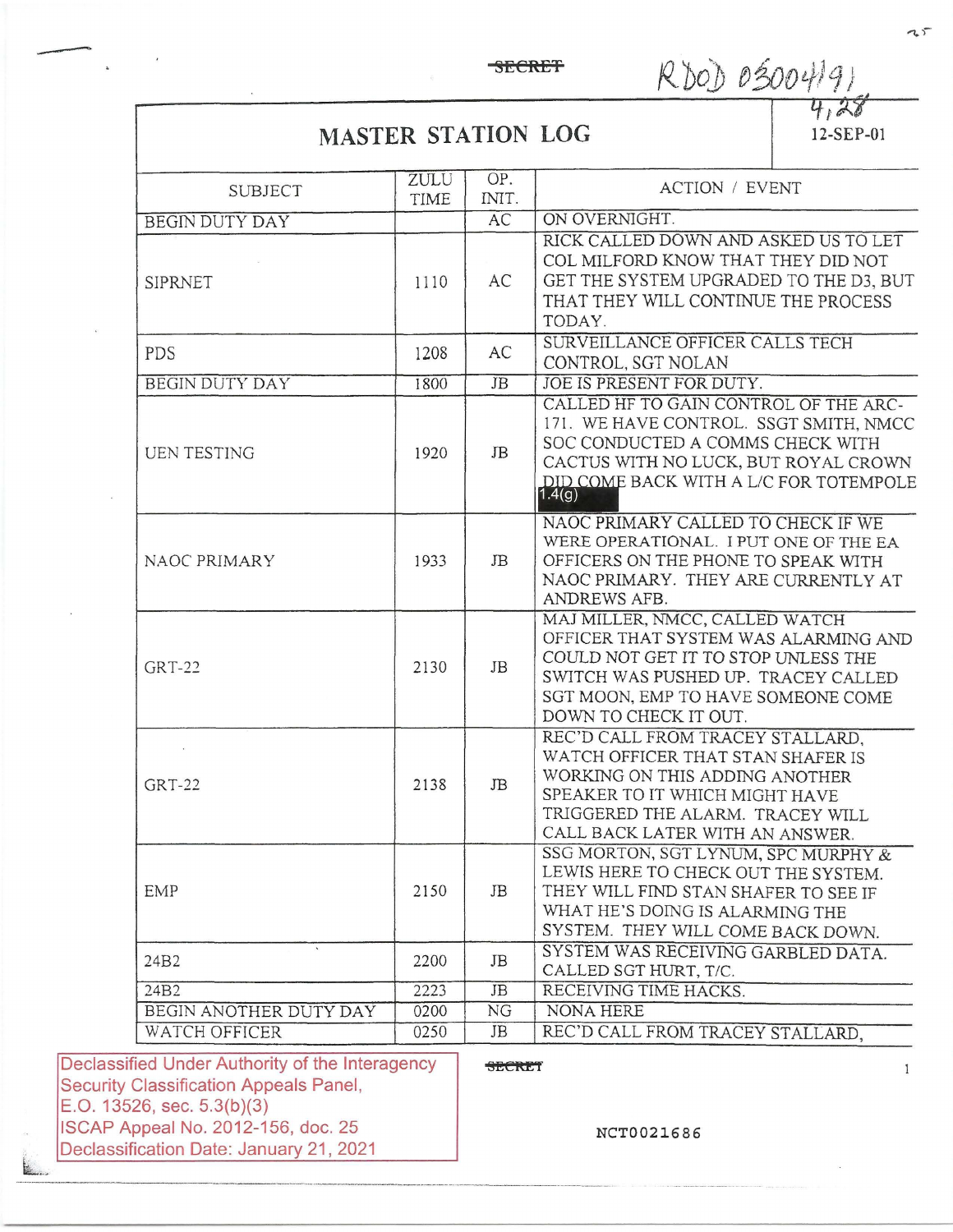|                    |      |                | $\overline{2}$<br><del>SECRET</del>                                                                                                                                                                                                                                                                                                                                                                                               |
|--------------------|------|----------------|-----------------------------------------------------------------------------------------------------------------------------------------------------------------------------------------------------------------------------------------------------------------------------------------------------------------------------------------------------------------------------------------------------------------------------------|
|                    |      |                | WATCH OFFICER ASKING IF SHERIKON VI<br>COULD COME IN AND CHECK OUT THE<br>CAMERA AT C PORTAL. HE WILL CHECK<br>W/CRAIG CLAYBAUGH FIRST TO SEE IF THIS<br>COULD HAPPEN.                                                                                                                                                                                                                                                            |
| WATCH OFFICER      | 0252 | <b>JB</b>      | TRACEY CALLED BACK AND GOT THE OKAY<br>FROM CRAIG.                                                                                                                                                                                                                                                                                                                                                                                |
| VI SHERIKON        | 0253 | JB             | NONA IS CALLING JOE MCGILL TO ASK HIM<br>TO COME IN.                                                                                                                                                                                                                                                                                                                                                                              |
| VI SHERIKON        | 0255 | NG             | CONTACTED JOE MCGILL. HE WILL BE IN.<br>CALLED BOB LINDSEY AND LET HIM KNOW.                                                                                                                                                                                                                                                                                                                                                      |
| RED SWITCH         | 0515 | <b>NG</b>      | RED PHONES WENT DOWN. CALLED SFC<br>CARR AND ASKED TO HAVE SOMEONE<br>CHECK THIS OUT.                                                                                                                                                                                                                                                                                                                                             |
| <b>RED SWITCH</b>  | 0522 | NG             | SPC SRNKA CALLED. HE HAD SWITCHED THE<br>PROCESSORS AND THIS CAUSED TO PHONES<br>TO GO DOWN. HE SAID THAT HE SWITCHED<br>THEM BECAUSE HE HAD AN ALARM. I TOLD<br>SPC SRNKA NOT TO SWITCH THE PROCESSOR<br>AGAIN AND TAKE DOWN THE RED PHONES<br>WITHOUT OUR KNOWLEDGE.                                                                                                                                                            |
| <b>SIPRNET</b>     | 0535 | <b>NG</b>      | GYSGT KENNY ASKED US TO CHECK ABOUT<br>THE GCCS RUNNING SLOW. I CALLED JSSC<br>AND SPOKE WITH SGT YOUNG AND SGT<br>DEARBORN ABOUT THE PROBLEM. THIS IS A<br>SCHEDULED OUTAGE FOR UPGRADING THE<br>SIPRNET CIRCUITS. OUTAGE WAS FOR 30<br>MINS. CALLED CIRCUIT ACKS AND SPOKE<br>WITH SPC THEABEAU. HE CHECKED AND THE<br>PENTAGON WAS SENDING OUT<br>NOFITICATION ON THIS. THIS WAS<br>APPROVED BY LTG RADEGE (CHECK<br>SPELLING) |
| <b>VI SHERIKON</b> | 0600 | N <sub>G</sub> | JOE MCGILL TO LET US KNOW THAT HE<br>WOULD BE LEAVING IN ABOUT 15 MINUTES.<br>HE REPLACED A CAMERA FOR THE SOG.                                                                                                                                                                                                                                                                                                                   |
| SIPRNET            | 0645 | AC             | CALLED SFC CARR, WATCH OFFICER, TO SEE<br>IF HE CAN GET AN UPDATE ON HOW THE<br>SOFTWARE UPGRADE IS GOING.                                                                                                                                                                                                                                                                                                                        |
| SIPRNET            | 0650 | AC             | SFC CARR RETURNED MY CALL AND SAID<br>THAT THE 30 MINUTES FOR THE A/O WAS FOR<br>THE NODE TO COME BACK UP WHICH IT IS.<br>HOWEVER ALONG WITH THE NODE THERE<br>ARE HARDWARE CHANGES THAT NEED TO BE<br>ADDRESSED WHICH IS ONGOING. SFC CARR<br>SAID THAT A CIVILIAN AND SFC NORKEWICZ<br>FROM DISA ARE ACTIVELY WORKING THIS<br>AND THEIR GUESSTIMATION IS<br>APPROXIMATELY 1 MORE HOUR.                                          |

rcerr

NCT0021687

2